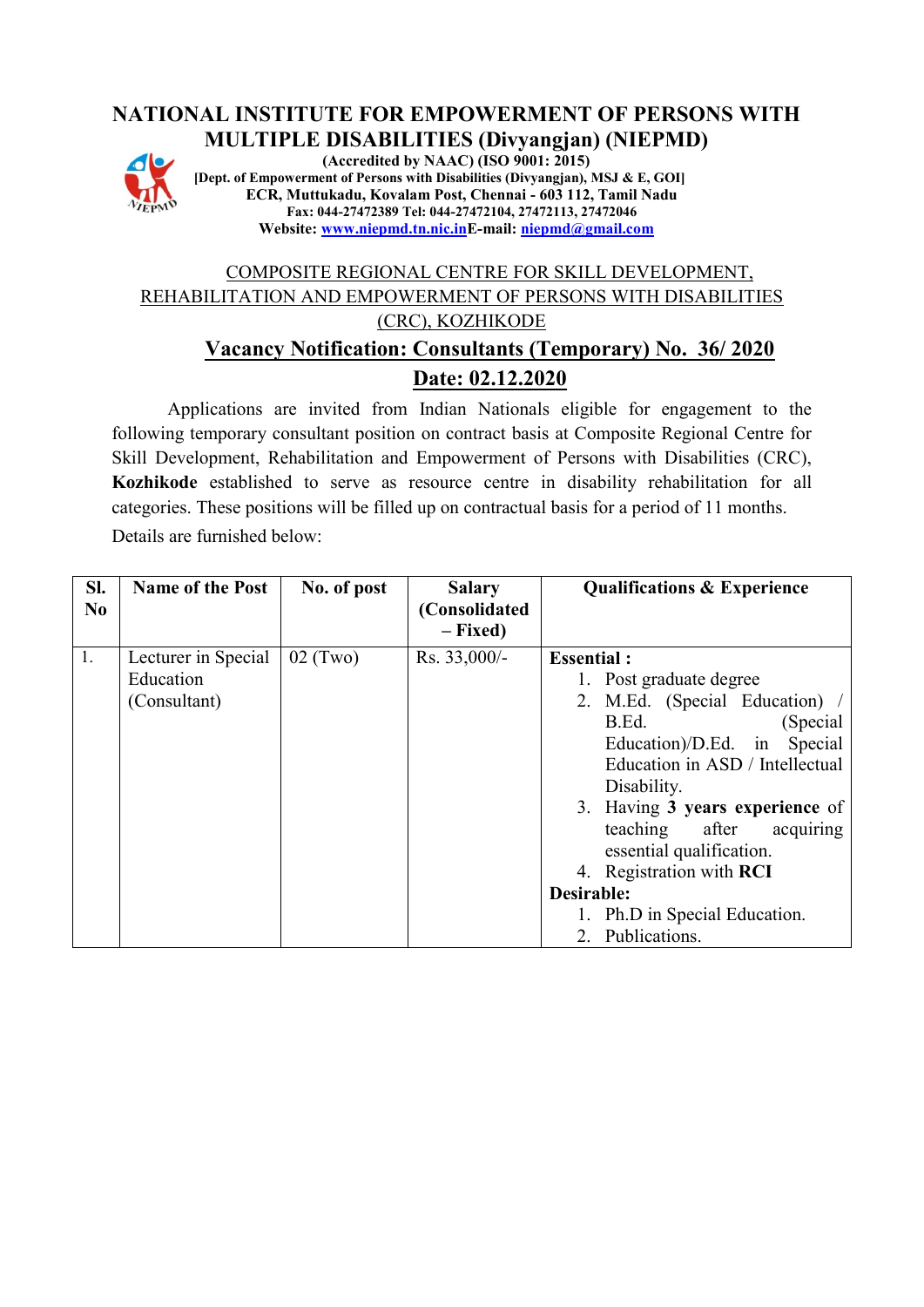### **IMPORTANT NOTE:**

- The application form strictly as per the prescribed format given in NIEPMD / CRC-K website shall be downloaded and submitted neatly filled up either typed or handwritten and containing the complete details attached with certified copies of proof of age, caste, qualification etc., and a latest passport size photo affixed on the application form.
- This engagement will be purely temporary and only for a period of 11 months and the engagement will cease after the **11th** month without any notice.
- The incumbent will be paid a consolidated honorarium only. No other allowances such as DA/HRA/MA/ GPF/ NPS and other allowance will be admissible.
- The incumbent will have NO RIGHT to claim for any regularization or extension/ renewal of engagement in any circumstances.
- Candidates to send applications in the prescribed format with self attested copies of their certificates. The envelop should be superscribed as "Application for the Position of Lecturer – Special Education (Consultant)".
- Application filled in all respect should be sent as hard copy by post or courier to **The Director, CRC Kozhikode, IMHANS Campus, Govt. Medical College Campus, Kozhikode -673 008 Kerala as to reach this office on or before**  15<sup>th</sup> December 2020. No applications will be entertained after the stipulated date. E mail applications will not be entertained

Sd/-  **DIRECTOR (Offg.) NIEPMD**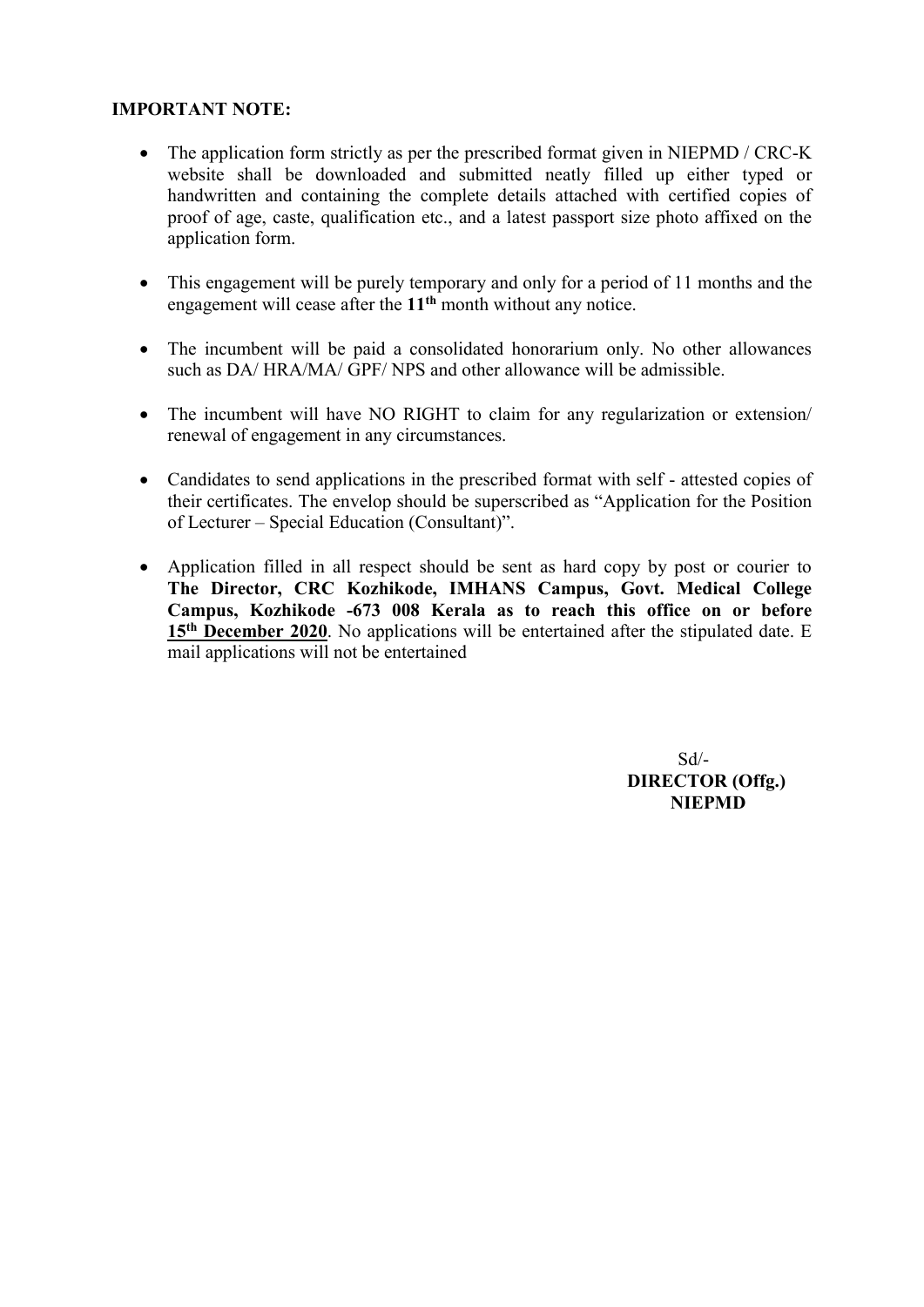#### **NATIONAL INSTITUTE FOR EMPOWERMENT OF PERSONS WITH**



**MULTIPLE DISABILITIES (Divyangjan) (NIEPMD) (Accredited by NAAC) (ISO 9001: 2015) [Dept. of Empowerment of Persons with Disabilities (Divyangjan), MSJ & E, GOI] ECR, Muttukadu, Kovalam Post, Chennai - 603 112, Tamil Nadu Fax: 044-27472389 Tel: 044-27472104, 27472113, 27472046 Website: [www.niepmd.tn.nic.inE](http://www.niepmd.tn.nic.in/)-mail[: niepmd@gmail.com](mailto:niepmd@gmail.com)** COMPOSITE REGIONAL CENTRES FOR SKILL DEVELOPMENT, REHABILITATION AND EMPOWERMENT OF PERSONS WITH DISABILITIES (CRC), KOZHIKODE Vacancy Notification Consultants (Temporary) No. 36/ 2020 **APPLICATION FORM Post Applied For:** 1. Name of Applicant: (in full Block Letters): D D M M Y E A R Age 2. Date of Birth: (Enclose Copy of Certificate) 3. Citizenship Status: Citizen of India  $\Box$  By Birth By Domicile (Please Tick) 4. Aadhaar No: 5. RCI/MCI Registration No: (Applicable in case of Faculty &Technical Positions) 6. Name of Father/Spouse: 7. Nationality:  $\parallel$  Indian  $\parallel$  Foreign NRI 8. Gender: Male Female others 9. Category :  $SC \cup ST \cup OBC \cap General \subset Ex-\square$ Service man (Attach certificate) 10. Are you Persons with Disability:  $Yes \Box$  No  $\Box$  OH VI HI others (If yes, mention the category of Disability with relevant Certificate) 11. Address for Communication: House No & Street Name Village/City: District:

Post Office: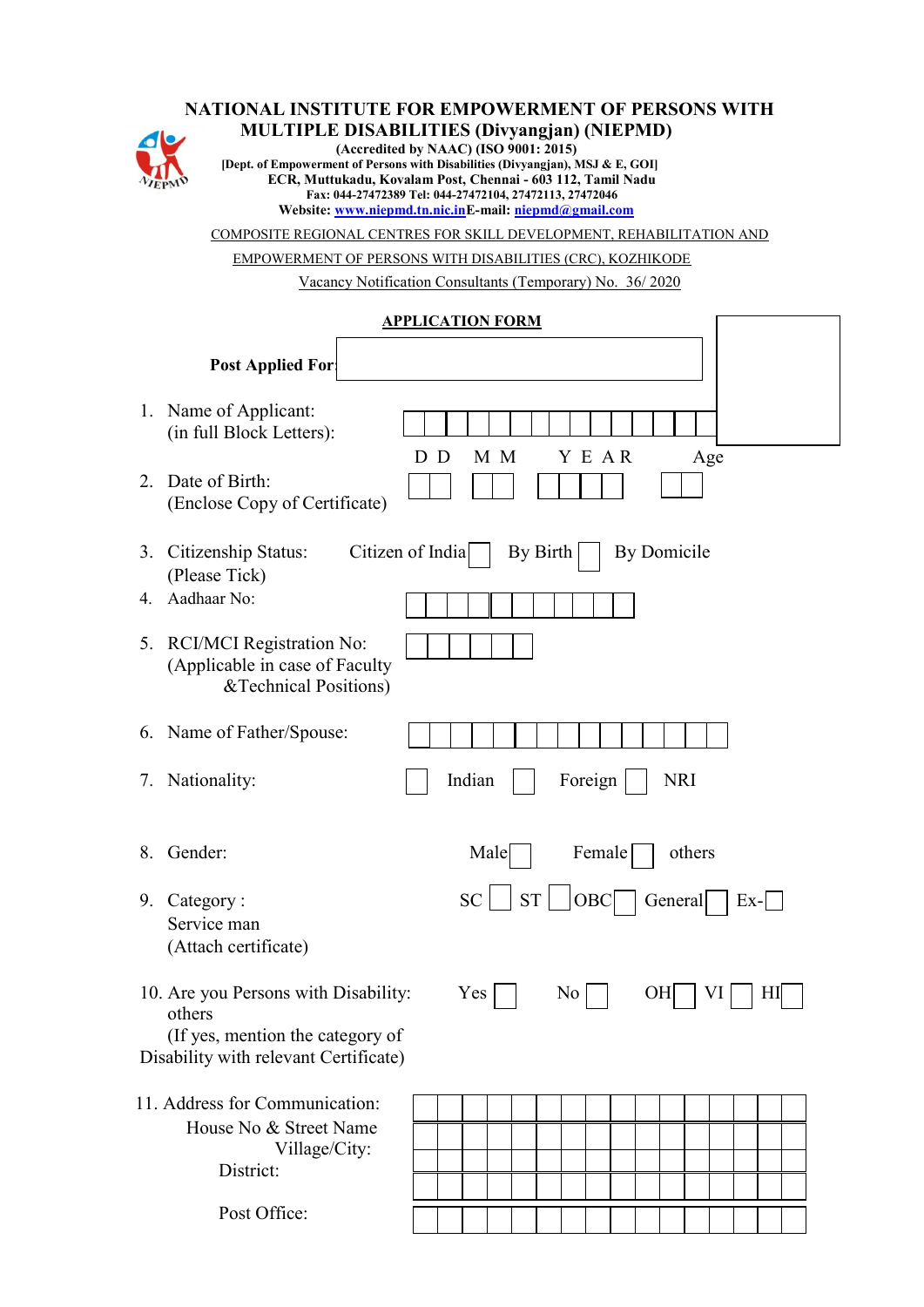| State:                |  |
|-----------------------|--|
| Pin-code:             |  |
| Phone No (Land Line): |  |
| Mobile No:            |  |
| Email Id:             |  |
|                       |  |

12. Details of Education starting from Matric (SSLC/X Std.,) onwards: - (to give details only on **passed** courses &where Degree/Certificates etc., are already awarded/issued):

| Academic<br>Qualification | <b>Discipline</b> | University<br>/Inst/Board | Year &<br>Month<br>of<br>Entry | Year &<br>Month<br>Passed | <b>Full Time/Part</b><br>$\label{thm:time} Time/Correspondence$ | $%$ of<br><b>Marks</b> |
|---------------------------|-------------------|---------------------------|--------------------------------|---------------------------|-----------------------------------------------------------------|------------------------|
|                           |                   |                           |                                |                           |                                                                 |                        |
|                           |                   |                           |                                |                           |                                                                 |                        |
|                           |                   |                           |                                |                           |                                                                 |                        |
|                           |                   |                           |                                |                           |                                                                 |                        |
|                           |                   |                           |                                |                           |                                                                 |                        |
|                           |                   |                           |                                |                           |                                                                 |                        |
|                           |                   |                           |                                |                           |                                                                 |                        |
|                           |                   |                           |                                |                           |                                                                 |                        |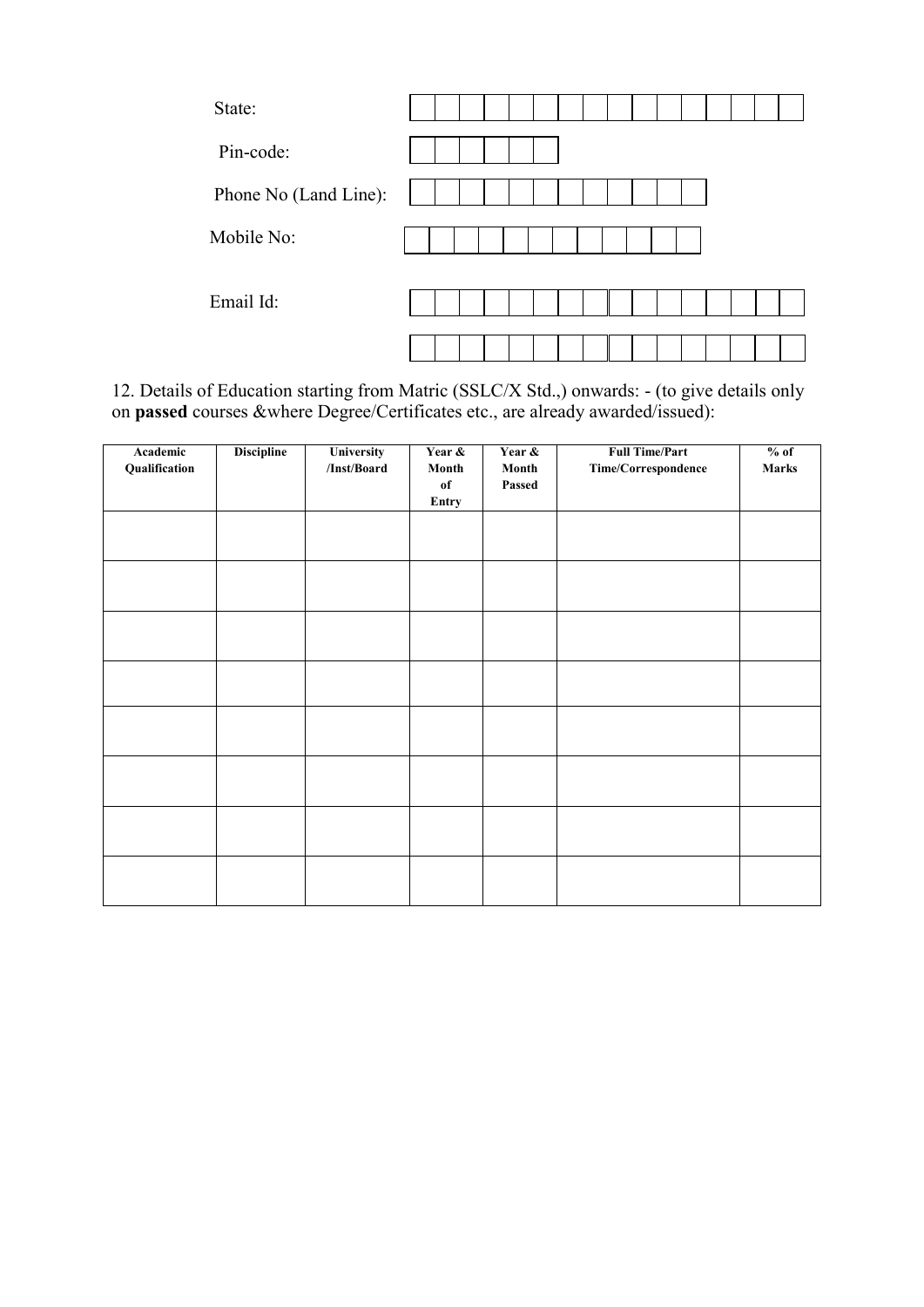13. Additional Qualification / Certificate Courses if any (Training, Apprentice programs attended,refresher courses completed etc.)

| Course | <b>Duration</b> | Certificate/ | <b>Whether Govt</b>   | <b>Class/Mark/details</b> |
|--------|-----------------|--------------|-----------------------|---------------------------|
|        |                 | Organization | authorized/recognized |                           |
|        |                 |              |                       |                           |
|        |                 |              |                       |                           |
|        |                 |              |                       |                           |
|        |                 |              |                       |                           |
|        |                 |              |                       |                           |
|        |                 |              |                       |                           |
|        |                 |              |                       |                           |
|        |                 |              |                       |                           |
|        |                 |              |                       |                           |
|        |                 |              |                       |                           |
|        |                 |              |                       |                           |
|        |                 |              |                       |                           |

14. Experience in chronological order upto the present post*:-(Attach a separate sheet if required)*

| Name of       | Designation/ | whether on           | Salary drawn  | From | T <sub>0</sub> | <b>Nature of Work</b> | <b>Total</b>  |
|---------------|--------------|----------------------|---------------|------|----------------|-----------------------|---------------|
| Organization/ | Post held    | <b>Regular Basis</b> | (Pay band $+$ |      |                | presently dealing     | period        |
|               |              | or on                | G.P to be     |      |                | with(attach           | of Exp in     |
|               |              | <b>Deputation or</b> | mentioned in  |      |                | proof/experience      | Years &       |
|               |              | on Contract          | case of       |      |                | certificate           | <b>Months</b> |
|               |              | Basis etc.,)         | Govt.         |      |                |                       |               |
|               |              |                      | organization) |      |                |                       |               |
|               |              |                      |               |      |                |                       |               |
|               |              |                      |               |      |                |                       |               |
|               |              |                      |               |      |                |                       |               |
|               |              |                      |               |      |                |                       |               |
|               |              |                      |               |      |                |                       |               |
|               |              |                      |               |      |                |                       |               |
|               |              |                      |               |      |                |                       |               |
|               |              |                      |               |      |                |                       |               |
|               |              |                      |               |      |                |                       |               |
|               |              |                      |               |      |                |                       |               |
|               |              |                      |               |      |                |                       |               |
|               |              |                      |               |      |                |                       |               |
|               |              |                      |               |      |                |                       |               |
|               |              |                      |               |      |                |                       |               |
|               |              |                      |               |      |                |                       |               |
|               |              |                      |               |      |                |                       |               |
|               |              |                      |               |      |                |                       |               |
|               |              |                      |               |      |                |                       |               |
|               |              |                      |               |      |                |                       |               |